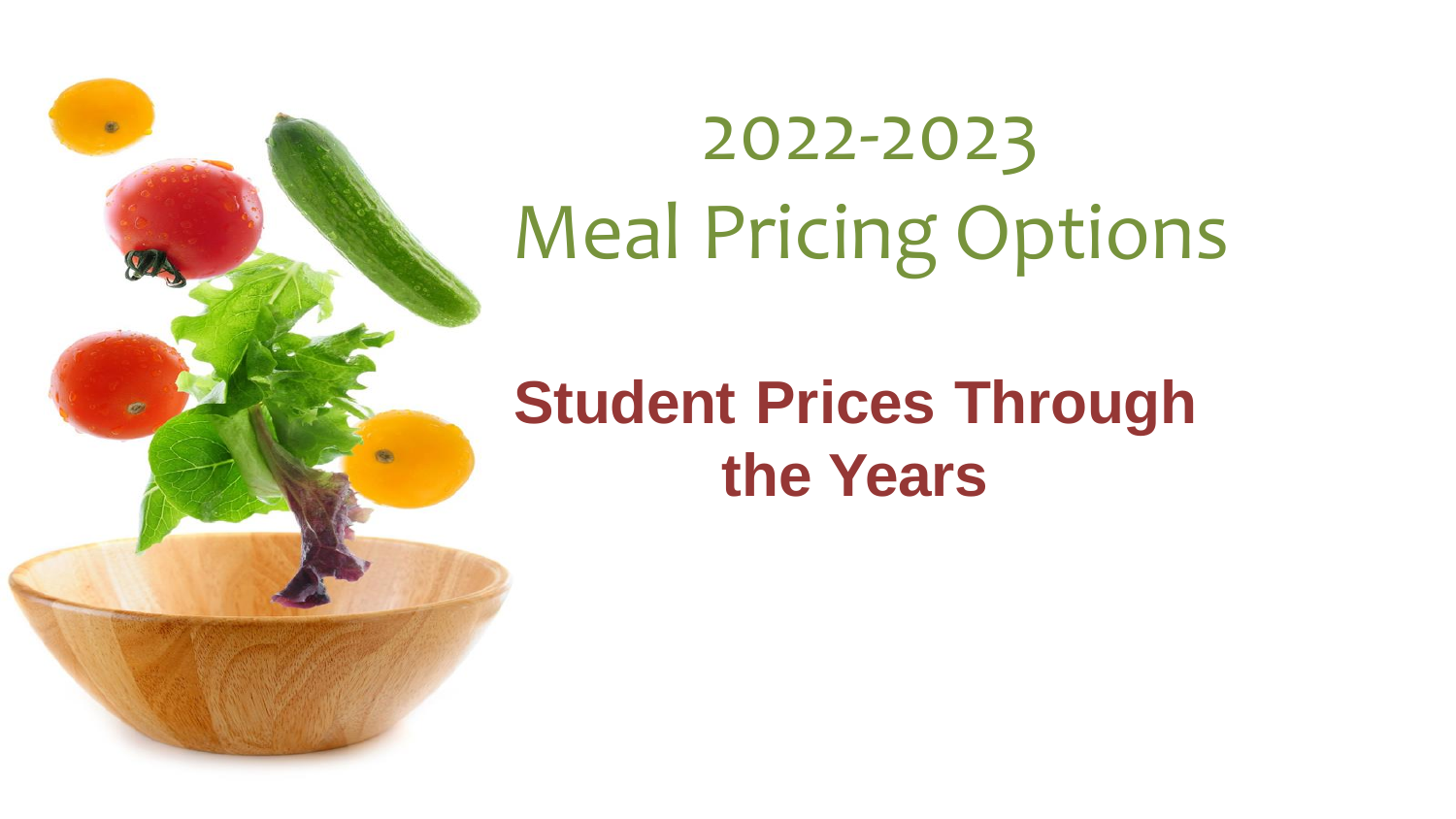![](_page_1_Picture_0.jpeg)

![](_page_1_Picture_1.jpeg)

# **Student Pricing While on Community Eligibility Provision (CEP)**

|                    | <b>Breakfast</b> | <b>Breakfast</b> | Lunch  | Lunch    |
|--------------------|------------------|------------------|--------|----------|
| <b>School Year</b> | Pk-5th           | 6th-12th         | Pk-5th | 6th-12th |
| 2016-2017          | \$1.50           | \$1.50           | \$2.35 | \$2.65   |
| 2017-2018          | Free             | Free             | Free   | Free     |
| 2018-2019          | Free             | Free             | Free   | Free     |
| 2019-2020          | Free             | Free             | Free   | Free     |
| 2020-2021          | Free             | Free             | Free   | Free     |
| 2021-2022          | Free             | Free             | Free   | Free     |
| 2022-2023          | \$2.50           | \$2.50           | \$3.00 | \$3.30   |

![](_page_1_Picture_4.jpeg)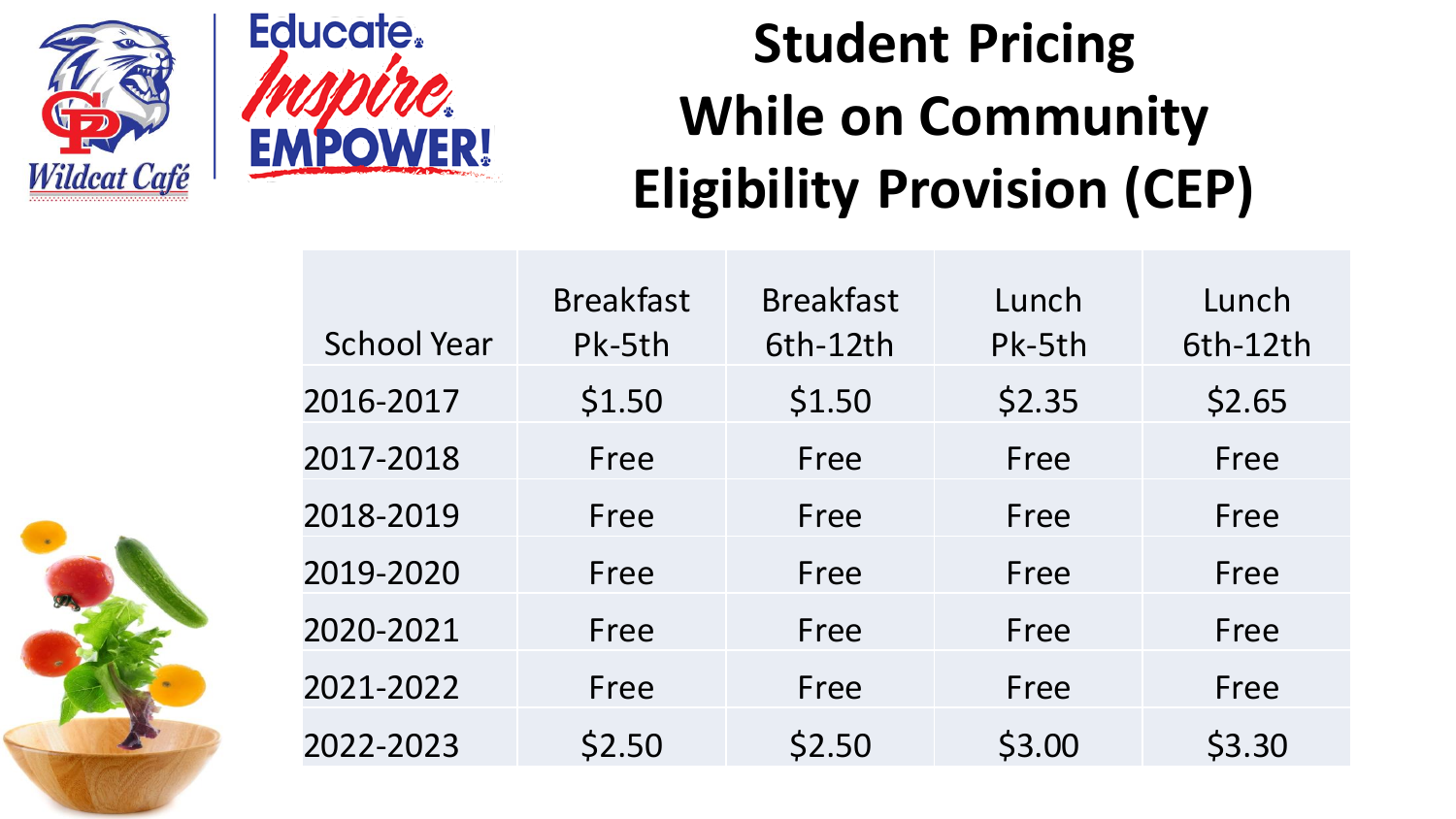![](_page_2_Picture_0.jpeg)

![](_page_2_Picture_1.jpeg)

# **Student Pricing without Community Eligibility Provision (CEP)**

|                    | <b>Breakfast</b> | <b>Breakfast</b> | Lunch  | Lunch    |       |
|--------------------|------------------|------------------|--------|----------|-------|
| <b>School Year</b> | Pk-5th           | 6th-12th         | Pk-5th | 6th-12th |       |
| 2016-2017          | \$1.50           | \$1.50           | \$2.35 | \$2.65   |       |
| 2017-2018          | \$1.70           | \$1.70           | \$2.45 | \$2.75   |       |
| 2018-2019          | \$1.90           | \$1.90           | \$2.55 | \$2.85   | Free  |
| 2019-2020          | \$2.00           | \$2.00           | \$2.65 | \$2.95   | Years |
| 2020-2021          | \$2.10           | \$2.10           | \$2.75 | \$3.05   |       |
| 2021-2022          | \$2.25           | \$2.25           | \$2.85 | \$3.15   |       |
| 2022-2023          | \$2.50           | \$2.50           | \$3.00 | \$3.30   |       |

![](_page_2_Picture_4.jpeg)